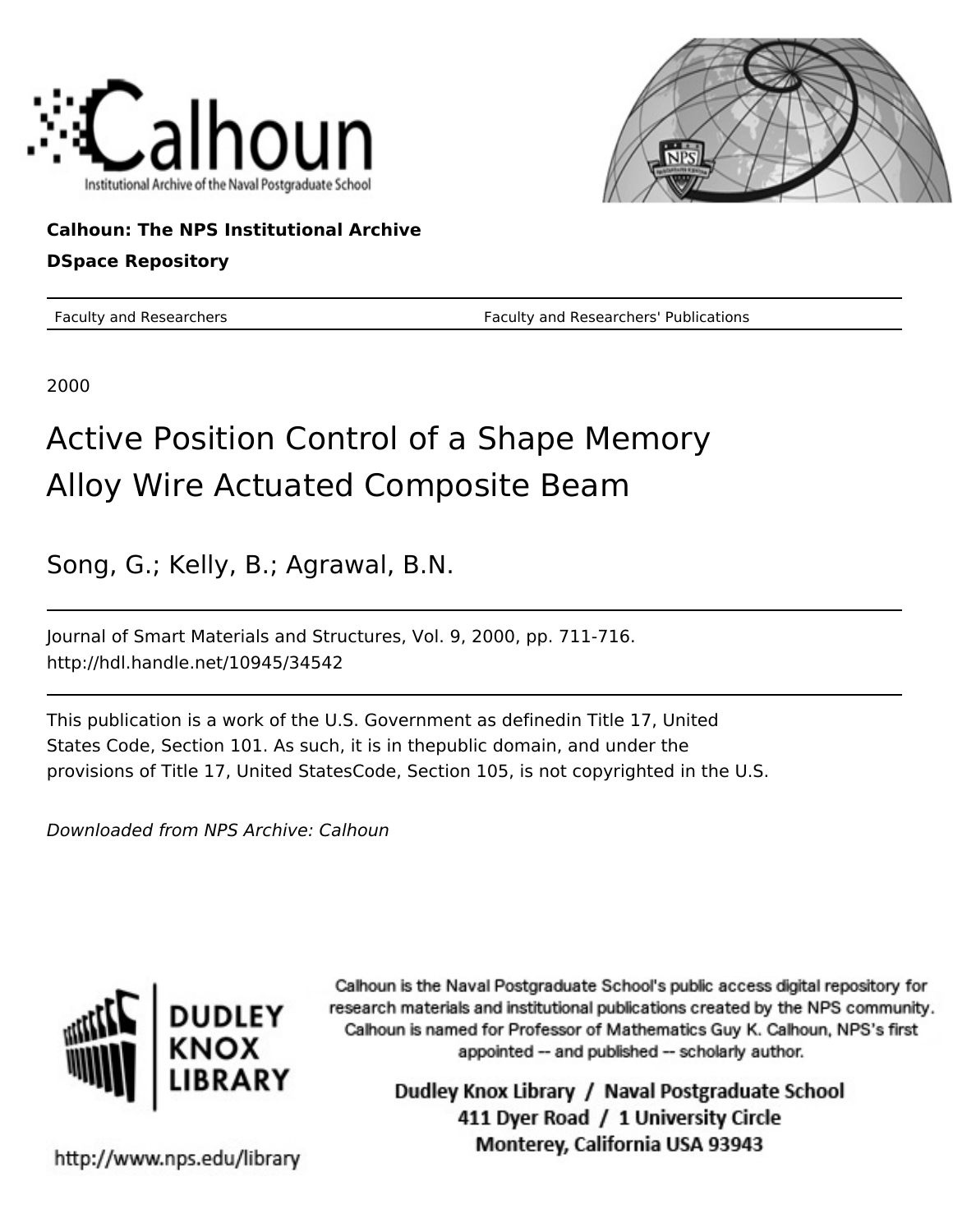## **Active position control of a shape memory alloy wire actuated composite beam**

#### **Gangbing Song**†**, Brian Kelly**‡ **and Brij N Agrawal**‡

† Department of Mechanical Engineering, The University of Akron, Akron, OH 44325, USA ‡ Aeronautics and Astronautics Department, Naval Postgraduate School, Monterey,

CA 93943, USA

Received 16 August 1999, in final form 24 August 2000

Abstract. This paper presents the design and the experimental result of the active position control of a shape memory alloy (SMA) wire actuated composite beam. The composite beam has a honeycomb structure with SMA wires embedded in one of its face sheets for the active actuation. The potential applications of this experiment include thermo-distortion compensation for precision space structure, stern shape control for submarines, and flap shape control for aeronautical applications. SMA wires are chosen as the actuating elements due to their high recovery stress (>500 MPa) and tolerance to high strain (up to 6%). However, SMA wires are inherently nonlinear and pose a challenge for control design. A robust controller is designed and implemented to actively control the tip position of the composite beam. The experiment set-up consists of the composite beam with embedded SMA wires, a programmable current/voltage amplifier to actuate the SMA wires, an infrared laser range sensor to detect the beam tip displacement, and a real-time data acquisition and control system. The experimental result demonstrates the effectiveness of the robust control.

(Some figures in this article are in colour only in the electronic version; see www.iop.org)

#### **1. Introduction**

Shape memory alloys (SMAs) are materials which have the ability to return to a predetermined shape when heated. An SMA object can experience a reversible crystalline phase transformation, which enables the SMA object to recover its original heat-treated shape (up to 6% strain) when heated above a critical transformation temperature or to generate high recovery stresses (>500 MPa is possible). SMAs are often used as actuators (Ito *et al* 1995, Mukherjee *et al* 1996). SMA actuators have many potential applications, such as active shape control of space antenna reflectors, vibration reduction for rotorcraft with active flap control, and active deicing systems for fixed-wing aircraft, among others. As compared with piezoelectric actuators, SMA actuators have the advantages of being able to generate either larger deformations or forces. SMA can also be fabricated into different shapes. Among them, SMA wires are often used (Shu *et al* 1997, Taylor *et al* 1998). SMA wires can also be embedded into the face sheet of the structure of interest, such as a helicopter blade, and actively alter the shape of a structure in a desired fashion.

The unique properties of SMAs result from a phase transformation in their crystal structure when cooled from the stronger, high-temperature form (austenite) to the weaker, low-temperature form (martensite). The alloy undergoes a martensitic transformation of a type that allows the alloy to be



**Figure 1.** Transformation hysteresis against temperature for a SMA actuator under constant load (stress) as it is cooled and heated.

deformed by a twinning mechanism below the transformation temperature. The deformation is then reversed when the twinned structure reverts upon heating to the parent phase.

The transformation exhibits a hysteretic effect, in that the transformations on heating and on cooling do not overlap (figure 1). Thus SMA actuators exhibit hysteresis, a nonlinearity, which adversely affects precision control of the structures activated by SMA actuators. To design control methods to compensate for the nonlinearity associated with SMA actu-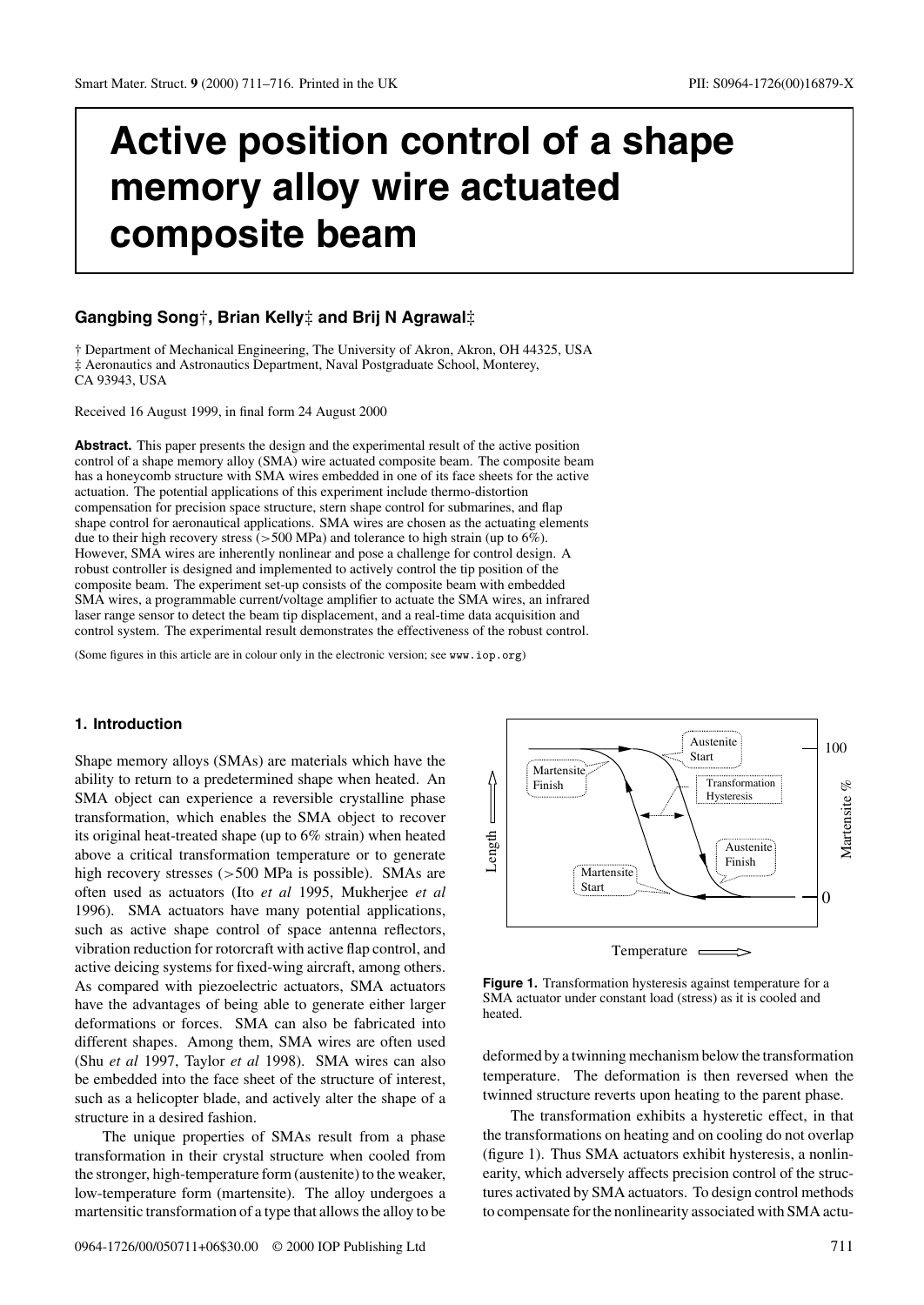

**Figure 2.** A smart space antenna with active shape control using embedded SMA wire actuators.

ators poses a challenge for control engineers and researchers. Conventional linear control designs cannot solve this problem alone, and this motivates the use of advance control methods.

In this paper, a new approach employing a robust controller is developed for tip position control of a composite beam with embedded SMA wire actuators. These wire actuators are embedded within a low modulus elastomeric face sheet attached to a honeycomb core. The composite beam can be deformed by supplying direct current ranging from 1.5–3.0 A to the SMA wires, and the tip of beam can move up to 1.5 cm if the base-end is fixed. Based on previous work with proportional and derivative control (Song *et al* 2000), a new approach employing a robust compensator is used to compensate for the nonlinearity associated with this composite beam. A real-time code is developed and implemented to control the tip position of the composite beam with the base-end fixed. The experimental result demonstrates the effectiveness of the robust control approach.

#### **2. Experimental set-up**

#### **2.1. Motivation and potential applications**

New spacecraft applications, including space-based lasers and space-based radar are being designed with stringent structural requirements for pointing accuracy. As space structures become larger and pointing accuracy becomes higher, the need for precision active shape control becomes increasingly important. In addition, thermal distortion for precision space structures must be compensated. To meet these challenges, 'smart structures' employing SMA actuators are being researched.

Figure 2 shows a smart composite space antenna with active shape control using SMA wire actuators. SMA wire actuators are embedded into both surfaces of the composite antenna. Due to adverse effects, such as thermal distortion, the surface shape of the antenna may deviate from its desired shape. To correct this error, a calculated current is sent to the appropriate SMA wire actuator to ensure that the antenna shape returns to the desired shape. To be able to precisely

control the SMA wire actuator, and therefore the shape of the antenna, is a key step towards the implementation of a smart composite space antenna.

Another possible aerospace related application of SMA actuators is rotorcraft vibration reduction. Rotorcraft vibration reduction has been a challenging task since the inception of rotorcraft. One of the most promising new methods for vibration reduction in helicopters is the actively controlled trailing edge flap. Using this approach a partial span trailing edge flap located on the outboard region of the blade is used to modify the unsteady aerodynamic loading along the span of the blade in a manner that minimizes vibratory loads (figure 3). To be able to precisely control the trailing edge flap position is the central idea to reduce rotorcraft vibration due to aerodynamic loading.

#### **2.2. A composite beam with embedded SMA wire actuator**

By keeping the aforementioned potential applications of SMA actuators in mind, a composite beam with embedded SMA wire actuators was developed, as shown in figure 4. When heated, the SMA wire actuators can deform the composite structure. For simplicity, SMA wire actuators are only embedded into one side of the composite beam. A composite beam is used because of its light weight and the convenience to embed actuators. SMA wires are chosen as actuating elements due to their high recovery stress (>500 MPa) and tolerance to high strain (up to 6%).

The overall dimensions of the beam are 30.48 cm long, 5.08 cm wide, and 1.32 cm thick. Figure 5 provides a top view of the beam. Figure 6 presents a side view of the beam. The beam is constructed from a 1.27 cm thick 5052 aluminium honeycomb core, with a 0.81 mm thick glass fibre reinforced polymer composite backbone, a 2.54 mm thick Conathane  $\mathbb{B}$  urethane casting polymer compliant face sheet, and two polymer termination blocks. SMA wires are embedded within a low-modulus elastomeric face sheet attached to honeycomb core. The opposing side of the beam consists of a high-modulus glass epoxy bonded to the honeycomb core. The elasticity of the beam provides the restoring force. There are 16 0.381 mm diameter, 30.48 cm long, nickel–titanium SMA wires (two sets of eight wires electrically wired in parallel) embedded in the compliant face sheet. The corresponding circuit resistance of the wires is  $10.3 \Omega$  (Kelly 1998).

The SMA composite beam can be activated by supplying a current ranging from 1.5 to 3.0 A to the SMA wires. The exact amount of current depends on the desired response time and the degree of actuation. Currents in excess of 3 A or extended hold times at maximum deflection can result in degradation of the urethane face sheet.

#### **2.3. Overall experimental set-up**

The purpose of the experiment is to actively control the tip motion of the composite beam actuated by the SMA wire actuators. A photograph of the overall composite beam experiment is shown in figure 7. The major components of this experiment include an Hewlett–Packard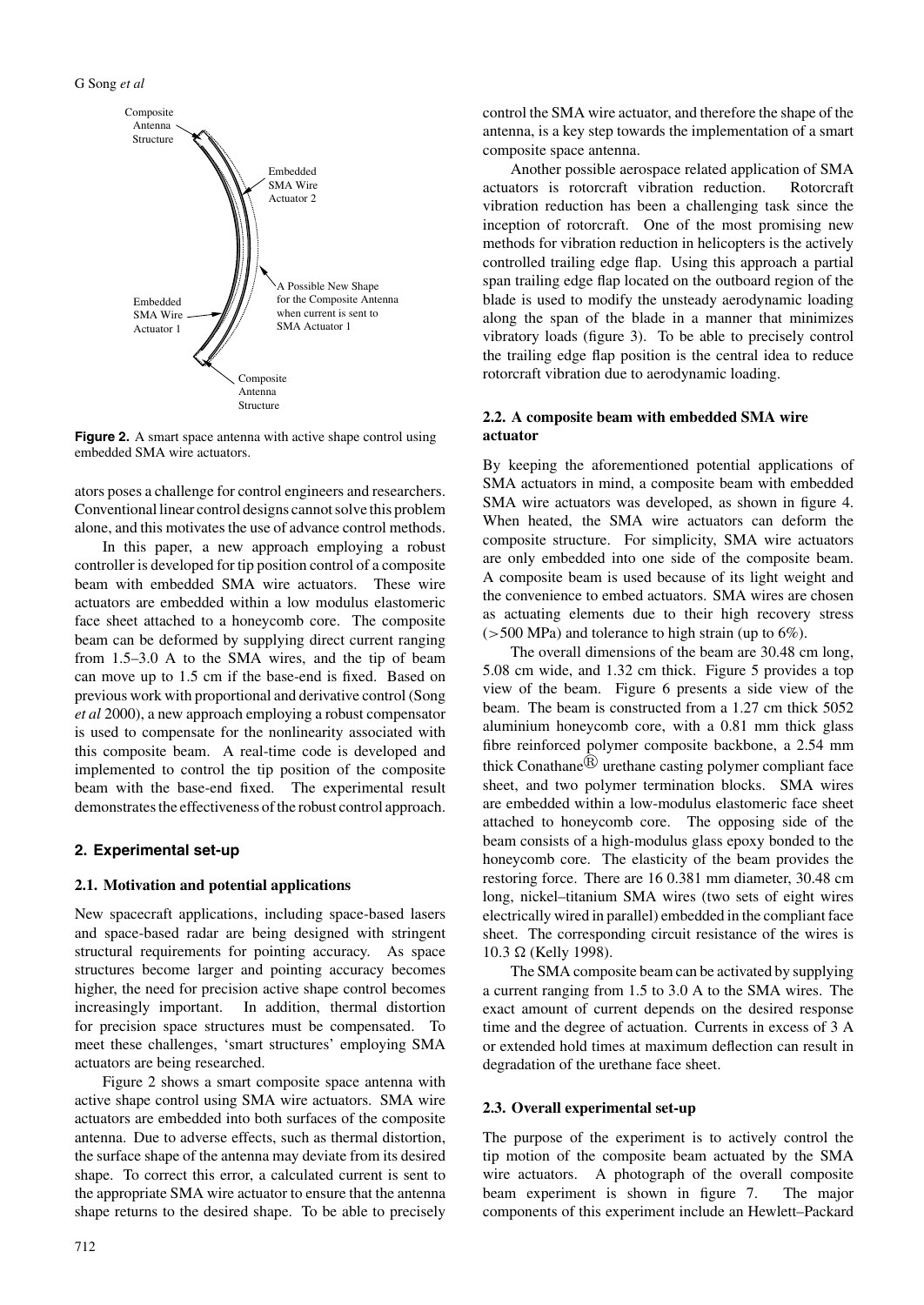

Figure 3. Vibration reduction in rotorcraft using actively controlled trailing edge flaps.



**Figure 4.** Photograph of the composite beam with embedded SMA wire actuators and some SMA wires.



**Figure 5.** Schematic diagram of a SMA composite beam (top view).

(HP) programmable power supply (model 6542A), an HP low-voltage power supply, the composite beam, an NAIS laser analogue sensor (model LM100), an HP oscilloscope, a PC (not shown in figure 7) loaded with Matlab/Simulink, and a dSPACE data acquisition and real-time control system (also not shown in figure 7). The dSPACE system employs a Texas Instruments C-30 digital signal processor (DSP).

As shown in figure 7, one end of the composite beam is fixed to the supporting structure and the other end can move once the embedded SMA wires are supplied with current. The NAIS laser analogue sensor (model LM100) is used in this experiment to detect beam tip displacement. The measurable range of the laser sensor is 80–180 mm, and it has an output voltage range from  $-5$  to +5 V<sub>dc</sub>. This output signal is then sent to the dSPACE digital data acquisition system for feedback control.

A real-time control design environment with MAT-LAB/Simulink and dSPACE interface software is used to design controllers and to generate real-time codes. The realtime code is then downloaded to the DSP for real-time control. The control signal from the dSPACE system is amplified by the HP programmable power supply (model 6542A) and then sent to the SMA wire actuator to activate the composite beam. The power supply has a range of 0–20 V or 0–10 A and can be programmed to operate in either a voltage-control mode or a current-control mode.

In the voltage-control mode, the power supply output voltage is proportional to an input voltage. The input voltage range is  $0-5$  V, therefore a 1 V input to the power supply corresponds to a 4 V output from the power supply. For the current-control mode, the power supply output current is proportional to an input voltage. Again, the input voltage range is  $0-5$  V, therefore a 1 V input would correspond to a 2 A output from the power supply for a constant load resistance. The output voltage from the dSPACE system is the input voltage to the power supply. In this experiment, the HP power supply is operated in the voltage-control mode.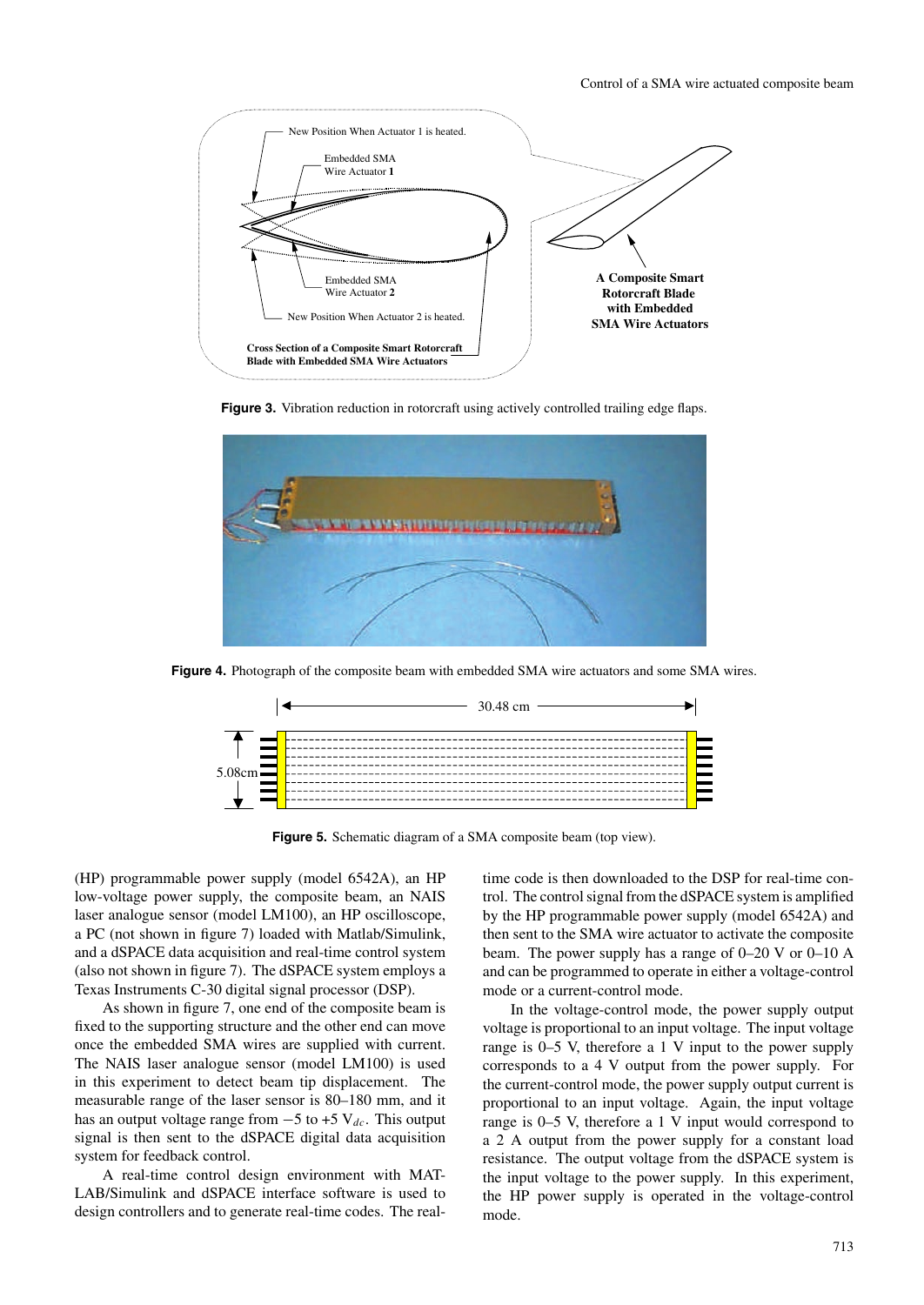

**Figure 6.** Schematic diagram of a SMA composite beam (side view).



**Figure 7.** Photograph of the SMA beam experiment.



Figure 8. Schematic diagram of the SMA composite beam (top view).

The HP power supply delivers a current proportional to the control voltage to the SMA wires, which heats the wire. The heating of the wire results in a phase transformation and a shrinking of the wire; the beam will be bent and its tip moves. The laser sensor detects this movement. An HP oscilloscope is used to display both the displacement output voltage from the laser sensor and the output voltage from the real-time control system.

#### **3. Control system design**

First the coordinate system is defined to assist control design. Figure 8 shows a top view of the SMA composite beam. The end at point O is constrained and the end at point A (the beam tip) is free to move in the y direction. The SMA wires are embedded only in the side face facing +y direction. As current is applied to the SMA wire actuator, the beam tip will displace only towards the  $+y$  direction, and when the current is removed, the beam tip will move in the  $-y$ direction, towards its starting position.

We define the following control errors

$$
e = y - y^d \qquad \dot{e} = \dot{y} - \dot{y}^d \tag{1}
$$

where  $y^d$  and  $\dot{y}^d$  are the desired tip position and velocity, respectively. Since we consider a regulator problem,  $\dot{y}^d = 0$ . Therefore,  $\dot{e} = \dot{y}$ . We also define the auxiliary control variables  $r$  and  $\dot{r}$  as

$$
r = \dot{e} + \lambda e \qquad \dot{r} = \ddot{e} + \lambda \dot{e} \tag{2}
$$

where  $\lambda$  is a positive constant. The controller is proposed as

$$
i = i_f - K_D r - \rho \tanh(ar) \tag{3}
$$

where  $K_D$  and a are positive constants. The  $\rho$ , robust gaining, is an assumed upper bound on the nonlinearities associated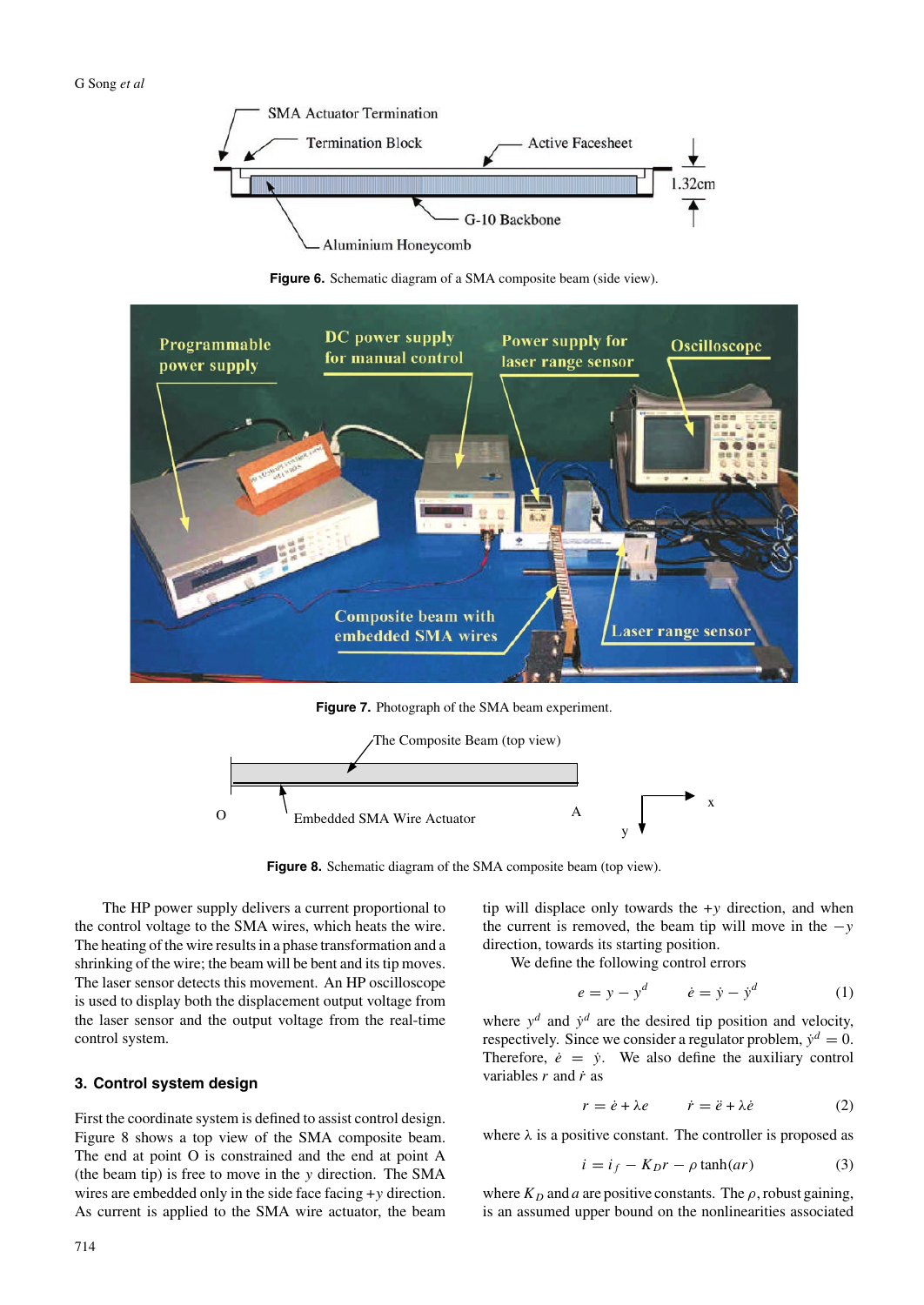

**Figure 9.** Schematic diagram of the SMA beam control strategy along with the experimental set-up.



**Figure 10.** Tip position control of the composite beam with robust compensation.

with SMA wire actuator for the composite beam. The functions of each control action in (3) are discussed as follows.

- The  $-K_Dr$  is a linear feedback torque functioning as a Proportional plus Derivative (PD) control (Song *et al* 2000). Proportional control is used to decrease the steady-state error and increase the responsiveness of the actuator. The derivative control is to increase damping and to stabilize the actuator.
- The  $i_f$  is a feedforward action. This control action is used to supply the SMA actuators with the appropriate amount of current to pre-heat the SMA actuators and compensate for environmental heat losses (Song *et al* 2000).
- The  $-\rho \tanh(ar)$  is a robust compensator and is used to compensate for the hysteresis of the actuator and to increase control accuracy and stability.